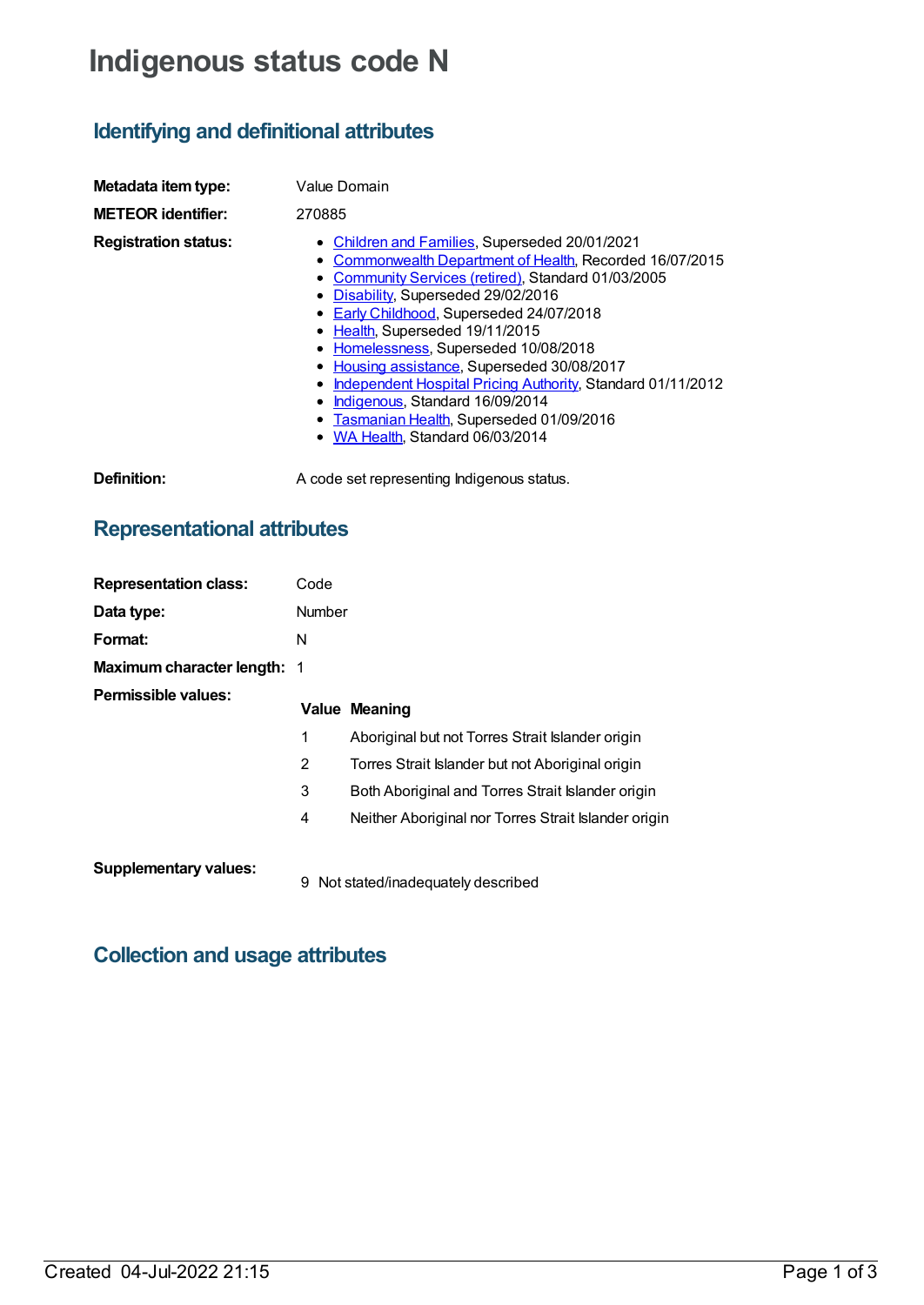**Guide for use:** This metadata item is based on the Australian Bureau of Statistics (ABS) standard for Indigenous status. For detailed advice on its use and application please refer to the ABS Website as indicated in the Reference documents. The classification for Indigenous status has a hierarchical structure comprising two levels. There are four categories at the detailed level of the classification which are grouped into two categories at the broad level. There is one supplementary category for 'not stated' responses. The classification is as follows: Indigenous: Aboriginal but not Torres Strait Islander origin. Torres Strait Islander but not Aboriginal origin. • Both Aboriginal and Torres Strait Islander origin. Non-Indigenous: Neither Aboriginal nor Torres Strait Islander origin. Not stated/ inadequately described: This category is not to be available as a valid answer to the questions but is intended for use: Primarily when importing data from other data collections that do not contain mappable data. Where an answer was refused. Where the question was not able to be asked prior to completion of assistance because the client was unable to communicate or a person who knows the client was not available. Only in the last two situations may the tick boxes on the questionnaire be left blank. **Relational attributes Related metadata references:** Has been superseded by **[Indigenous](https://meteor.aihw.gov.au/content/602545) status code N** • ACT Health [\(retired\)](https://meteor.aihw.gov.au/RegistrationAuthority/9), Candidate 08/08/2018 • [Children](https://meteor.aihw.gov.au/RegistrationAuthority/17) and Families, Standard 20/01/2021 • [Disability](https://meteor.aihw.gov.au/RegistrationAuthority/16), Standard 29/02/2016 **Early [Childhood](https://meteor.aihw.gov.au/RegistrationAuthority/13), Standard 24/07/2018** • [Health](https://meteor.aihw.gov.au/RegistrationAuthority/12), Standard 19/11/2015 • [Homelessness](https://meteor.aihw.gov.au/RegistrationAuthority/14), Standard 10/08/2018 • Housing [assistance](https://meteor.aihw.gov.au/RegistrationAuthority/11), Standard 30/08/2017 • [Independent](https://meteor.aihw.gov.au/RegistrationAuthority/3) Hospital Pricing Authority, Qualified 23/11/2015 • [Indigenous](https://meteor.aihw.gov.au/RegistrationAuthority/6), Standard 16/10/2017 **[Tasmanian](https://meteor.aihw.gov.au/RegistrationAuthority/15) Health, Standard 01/09/2016** • Youth [Justice](https://meteor.aihw.gov.au/RegistrationAuthority/4), Standard 15/02/2022